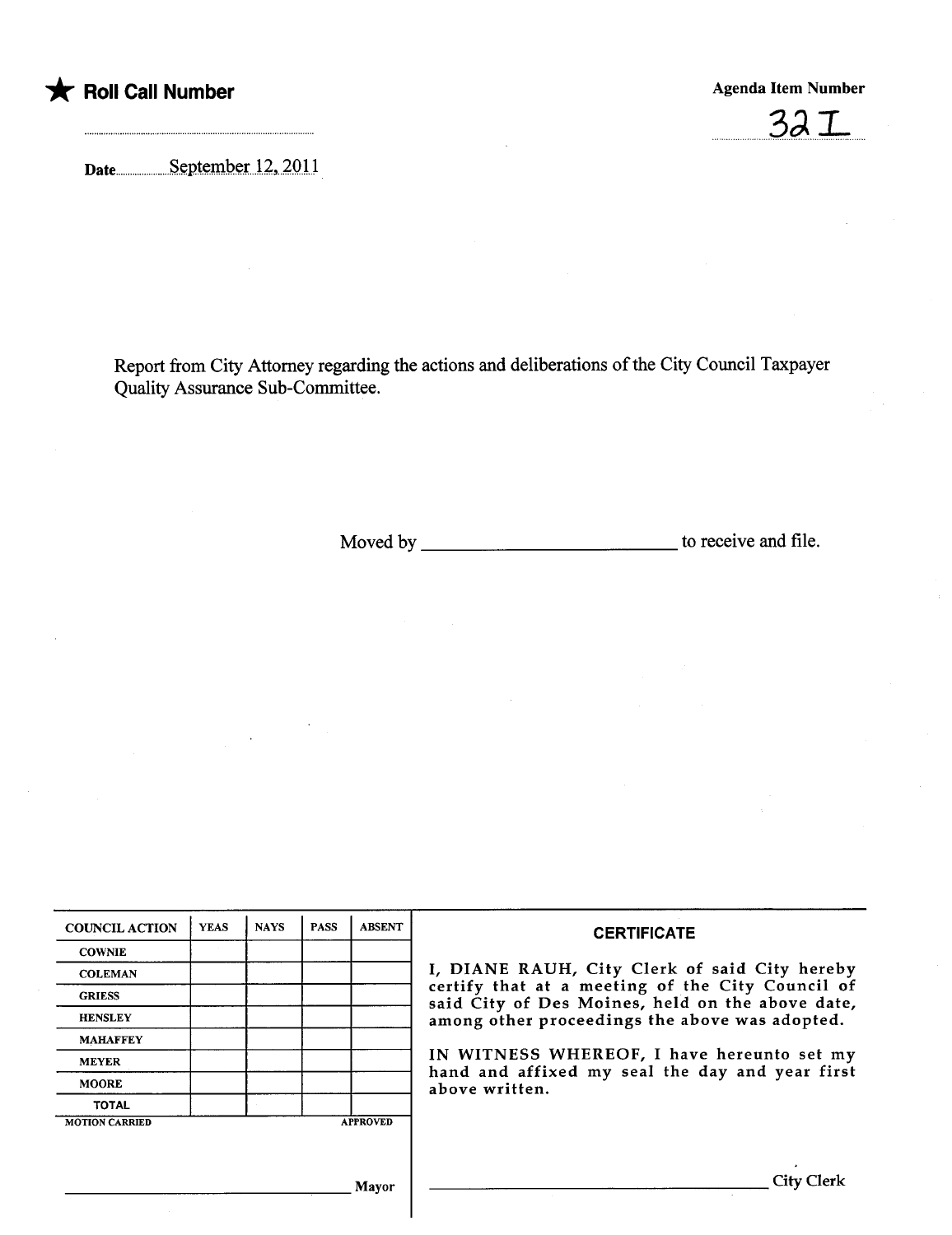CITY ATTORNEY Jeffrey D. Lester

DEPUTY CITY ATTORNEYS Mark Godwin Lawrence R. McDowell Kathleen Vanderpool

ASSISTANT CITY ATTORNEYS Angela T Althoff Roger K. Brown Ann M. DiDonato David A. Ferree Glenna K. Frank Gary D. Goudelock. Jr.

Michael F. Kelley Vicky L. Long Hill Steven C. Lussier Katharine J. Massier Carol J. Moser Douglas P. Philiph



September 9, 2011

### HONORABLE MAYOR AND MEMBERS OF THE DES MOINES CITY COUNCIL

# RE: REPORT FROM THE CITY ATTORNEY TO THE CITY COUNCIL CONCERNING THE CITY COUNCIL TAXPAYER QUALITY ASSURANCE SUBCOMMITTEE

## SUMMARY

Pursuant to City Council direction, a Subcommittee consisting of Council Members Hensley, Mahaffey and Moore met to discuss taxpayer quality assurance/bidder qualification and determine what form such an item should take. Council Member Mahaffey was asked to serve as Chairman of the Subcommittee. There have been two meetings of the Subcommittee. The first meeting began review of a list of 14 questions/discussion items which the City Attorney had prepared to facilitate discussion and provide information to allow for the drafting and composition of a framework regarding the topic. This list is attached as Exhibit A hereto. The second meeting began with a recap of the previous meeting and informational report from the City Attorney, and proceeded with Subcommittee review and answers to the questions/discussion items previously submitted, followed by opportunities from those in attendance to provide input and information to the Subcommittee. The Subcommittee made several recommendations, but deferred several items to Council review where no consensus was reached. These items wil be explained in greater detail below.

## MEETINGS REPORT

At the first meeting of the Subcommittee, there was significant discussion, but there was consensus on only two of the items, namely, that any adopted procedures should be done as a policy or as part of bid specifications rather than as an ordinance and that any procedures should apply to horizontal as well as vertical projects, but that DOT contractors pre-approved pursuant to Chapter 314 of the Iowa Code would be considered acceptable contractors by the City of Des Moines. At the second meeting, the Subcommittee was presented with a brief recap of the last meeting, noting of the 14 questions previously submitted only the two aforementioned items were approved. The Subcommittee confirmed that the recap on consensus was accurate.

Lester next provided a handout from the Des Moines School District and noted, that, as with Polk County, the School District does background check/investigations as part of its bid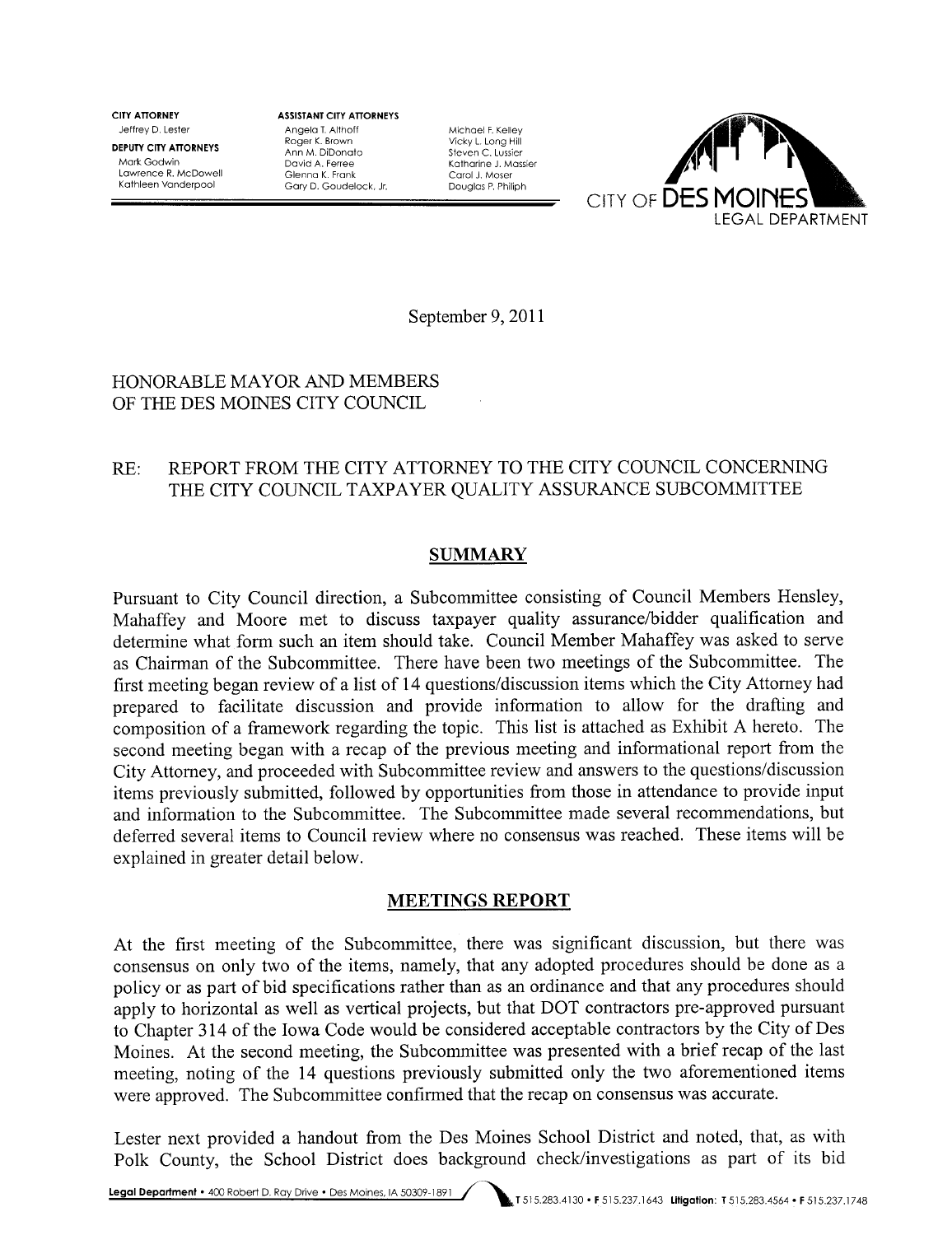specification process and not as part of a standing policy or resolution. This is similar to what Cedar Rapids does. It was noted that the School District may request additional information regarding the apparent low bidder's "competency and practical knowledge" to do the work and the "Bidder's financial responsibility, resources, experience, organization and equipment to complete the proposed work." The City Attorney then reported that he was working with the Cedar Rapids City Attorney's office to gather their information on its post-bid process, but that the Cedar Rapids' City Attorney had been gone from the office all week and would return on September  $8<sup>th</sup>$  and Lester would follow up on his return. During the subsequent follow up, it was determined that Cedar Rapids process is simply a reference/performance checking process done on certain-but not all-projects as determined prior to the bid specifications. There is no questionnaire or policy which guides this reference checking.

The Subcommittee then moved to the previously submitted questions that needed to be addressed in order to provide the necessary direction to staff to formulate a bidder qualification process of some sort.

There was consensus of the Subcommittee that not all projects should be subject to the ultimate process nor should all projects come before City Council for review. There was general discussion without consensus as to whether a Citizens' Committee should be established to review projects and determine applicability of the questionnaire/process. Ultimately, staff was directed to provide the Subcommittee with the number of projects completed per year and the amount of the projects within ranges of costs to evaluate applicability and the need for a Committee.

There was majority agreement next that the Polk County Questionnaire should serve as a starting point for a similar City questionnaire as part of whatever City of Des Moines process is ultimately determined.

Discussion next ensued regarding what to do with Questionnaire responses that would appear to indicate some sort of potential problem with performance. There were several options discussed including simply requiring an explanation for a negative response, to moving ahead with the contract for contractors with negative responses on "minor questions" but disqualifying those that were negative responses to "major questions" to referring it all to the Citizen Committee for determination. There was no general consensus on the issue, other than that staff should prepare options for Council to consider on this item.

Subcommittee Member Moore indicated that workers compensation or OSHA issues should disqualify a contractor from participating or bidding on City business. Discussion ensued regarding the virtual impossibility that the City would be able to find contractors with no OSHA violations or workers compensation issues and continued with comments that only serious or significant issues should disqualify a contractor.

With respect to training issues, there was discussion as to whether Department of Labor (DOL) training programs were essential or whether equivalent training would be acceptable. Chairman Mahaffey commented that DMAAC provides excellent training in many areas, while Subcommittee Member Moore believed that only training certified under DOL would be sufficient as to permit "equivalent" training would place Council or staff in the position of having to make determinations about training which would beyond the particular level of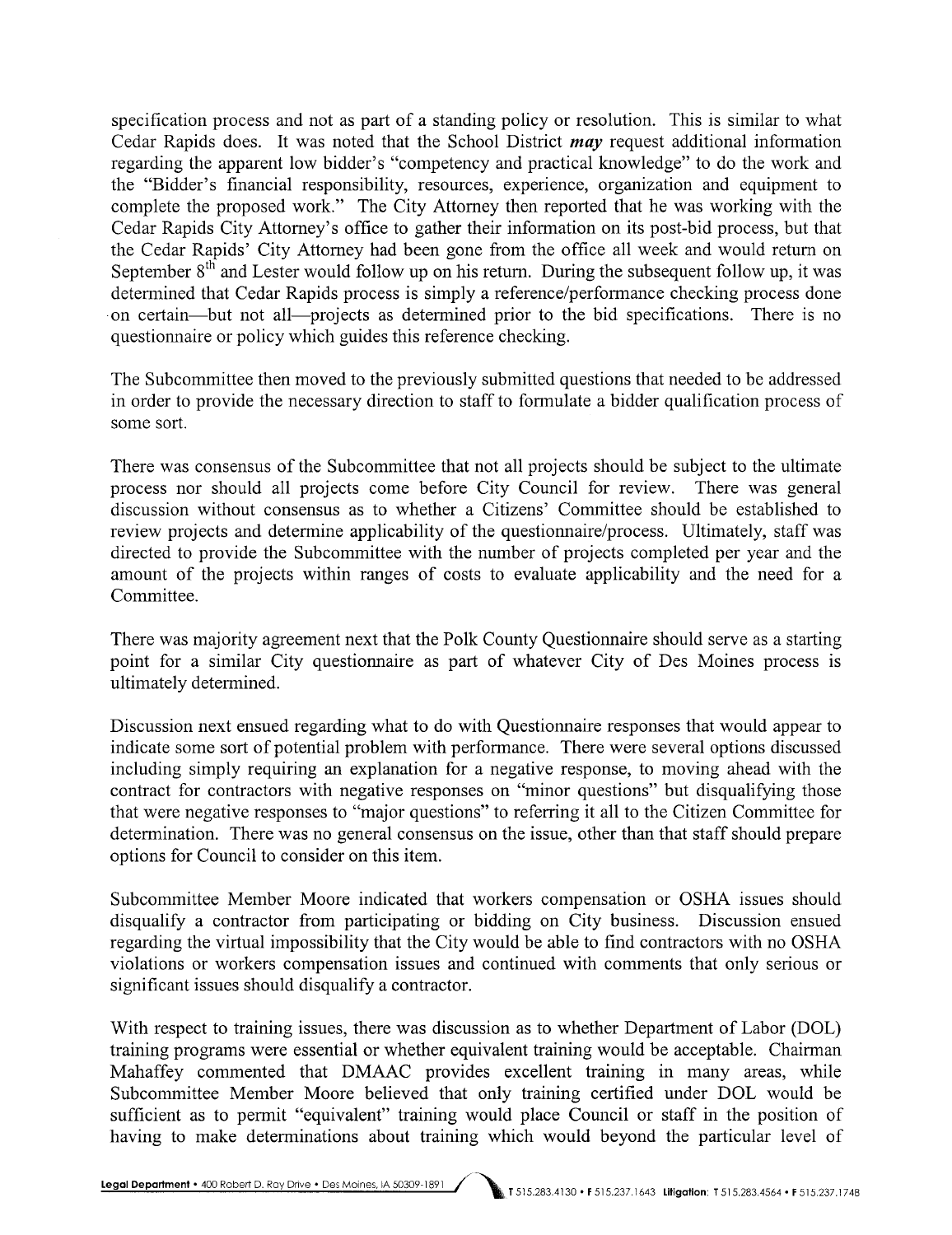expertise of either. Subcommittee Member Hensley believed that training should be broad enough to include DOL training or equivalent training.

Subcommittee Member Moore indicated that evaluating the responses should be based on the significant likelihood that the particular bidder/contractor has a present inability to complete the project per specification.

Additional consensus was obtained that there should be no appeals process; whether staff or a committee make an initial determination regarding the use of the questionnaire, the ultimate decision to use and the ultimate review of questionnaire answers when used should be left to the City Council. Consensus also materialized regarding the use of bankruptcy questions (that they should *not* be used) and that emergency procurement already authorized by statute should continue unaffected. On particularly unique projects where obtaining bidders proves problematic and no bidders bid, the Subcommittee consensus was to direct those circumstances back to the City Council for review and determination about continued use of the questionnaire. The consensus of the subcommittee included that independent contracting authorities  $(e.g. WRA,$ Library Board, Airport Authority) would continue to operate exclusive of the policy or directive, although each could certainly consider adopting such a policy individually. Finally, in situations where grant, state or federal funding would be at risk via use of the questionnaire, then the questionnaire would not be used.

Subcommittee Member Hensley requested some sort of fiscal impact for staff time and costs as well as additional costs for projects. City Manager Rick Clark reminded the Subcommittee that indirect costs would include not only staff time but any bidder costs resulting from diminution of the competitive environment, but would potentially be offset by gains in improved quality on projects. He indicated that competitive costs and improved quality on bids would be extremely difficult to quantify. Staff was also directed to provide the Subcommittee with the number of projects completed per year and the amount of the projects within ranges of costs to evaluate applicability and the need for a Citizen Committee. That information has yet to be compiled.

Left for Council determination was the effectiveness date of any policy or directive. Ideas ranged from an immediate effectiveness date to coordinating with CIP approval to an extended effectiveness date as in past years to allow for litigation should that avenue be broached by policy opponents.

It was the consensus of the Subcommittee that the City Attorney should meet with representatives of labor and builders to gather any additional information available from those two sources. Toward that end, a meeting with Legal Department staff is tentatively set for next week with Scott Norvell of Master Builders and Robert Henry, an attorney representing labor. Results from this meeting will be shared with the Subcommittee to determine if additional meetings of the Subcommittee will be necessary prior to submission of the item to Council for direction.

Please contact me with any questions.

Respectfully submitted Jeffrey D. Lester